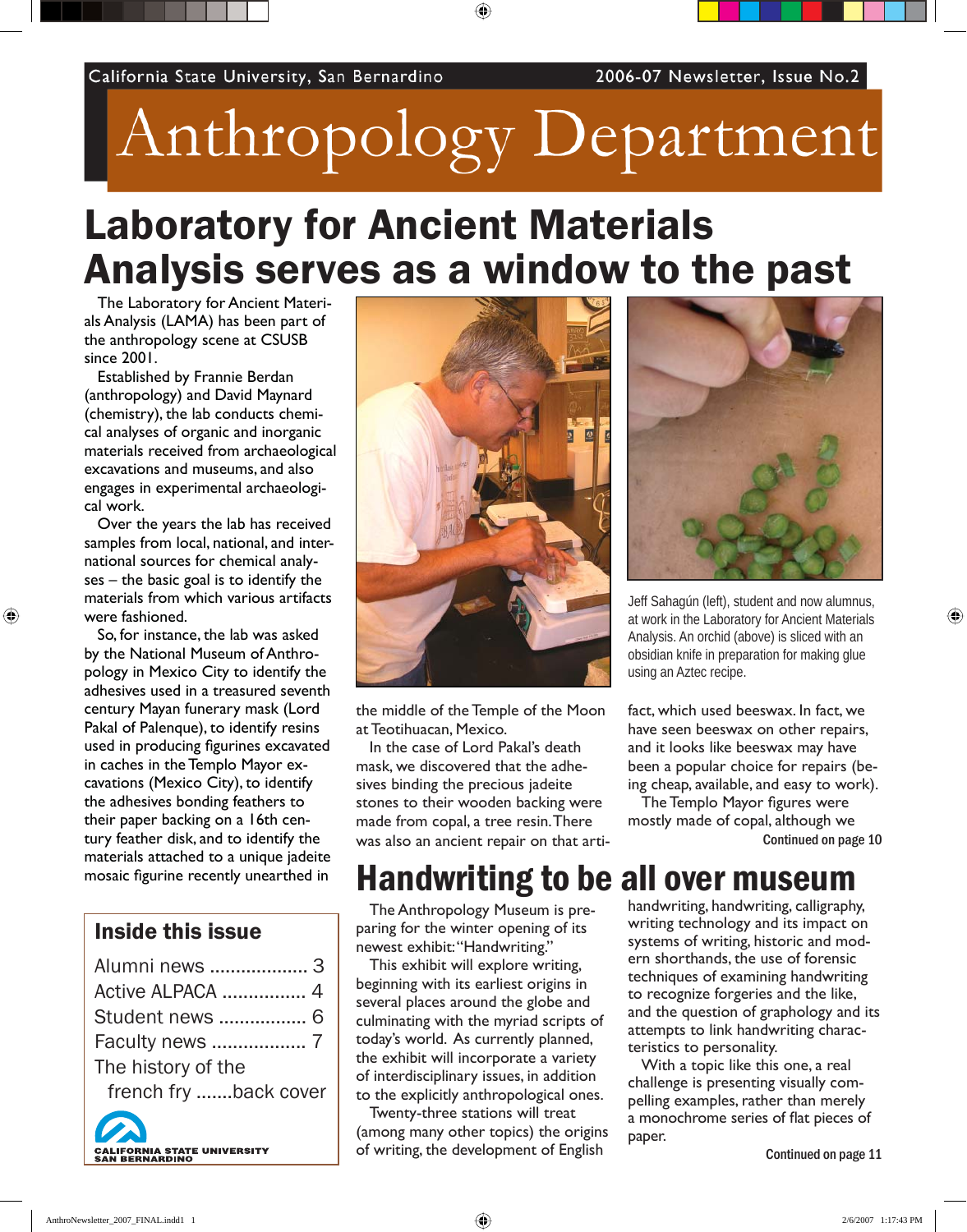**Dr. Russell Barber** 537-5523, SB-307 rbarber@csusb.edu

**Dr. Anne Bennett** 537-5520, SB-302F abennett@csusb.edu

**Dr. Frances F. Berdan** 537-5505, SB-309 fberdan@csusb.edu

**Dr. Kathleen M. Nadeau** 537-5503, SB-302D knadeau@csusb.edu

### Anthropology Faculty

**Dr. Wesley A. Niewoehner** 537-5567, SB-313 wniewoeh@csusb.edu

**Dr. James C. Pierson Emeritus** 537-5504, SB-311 jpierson@csusb.edu

**Dr. Peter T. Robertshaw Department Chair** 537-5551, SB-327G proberts@csusb.edu

For advising in the major, please contact any full-time faculty member during their office hours (preferably in person) or by phone or e-mail.

**Anthropology Web site**

http://anthropology.csbs.csusb.edu

#### **Newsletter Editorial Team**

Anne Bennett Alan Llavore Patricia Massei Peter Robertshaw

Our department is dedicated to providing undergraduates with a solid foundation in biological anthropology.

With this in mind we recently added two new courses, Biological Anthropology Lab (ANTH 200) and Human Osteology and Functional Anatomy (ANTH 322).

 $\bigoplus$ 

In terms of human osteology, we have casts of age standards for the pubis and the dentition for forensic anthropology, many newly acquired real human crania and cranial fragments plus a substantial number of intact, fragmented, and pathological bones from all parts of the postcranial skeleton that are used by the advanced osteology students.

However, it soon became apparent that we needed to substantially expand our teaching resources. This is an ongoing process, and each year we add fossil casts, human and primate osteological specimens, and lab

#### Robert Whitehead/ **CSUSB**

equipment. We have an extensive collection of fossil hominin cranial and postcranial casts that span the Miocene to the Late-Pleistocene. Recently acquired hominin casts include crania from

Dmanisi, Atapuerca, and Qafzeh, as well as assorted Neandertal postcrania.

**Stephen Gray,** B.A. 2004, is working for the Tulalip Tribes, about 30 miles north of Seattle, as a presenting officer.

Our extant primate collection now includes assorted casts of primate crania and postcrania, fully articulated museum-quality skeletons of a juvenile howler monkey and a squirrel

#### 2 Anthropology Department Newsletter 2006-07



monkey, plus high-quality casts of fully articulated chimpanzee and a mandrill baboon skeletons.

### Department adds two new courses and teaching resources to serve students

The College of Social and Behavioral Sciences, home to the Department of Anthropology. The Anthropology Museum is located on the building's third floor. Photo:

 $\bigoplus$ 

#### Anthropology Department Newsletter 2006-07 3

## Alumni News

**Amanda Anderson**, B.A. 2006, is attending graduate school at Macquarie University in Sydney, Australia.

**Tina F. Edwards (Forthun)**, B.A. 1996, received an M.D. in 2004. She is currently in general practice in San Diego in the U.S. Navy.

Tina reports that, while there are those who might not understand what purpose an anthropology degree would do a physician, much less a military physician, she probably uses her anthropology education to greater effect than her medical one.

She uses her anthropology training to see each patient in context: cultural, social and physical.

As part of their effort to comply with the federal guidelines set forth in the Indian Child Welfare Act, the tribes' Social Services Department has hired Stephen to ensure that their actions are consistent with those guidelines.

His work focuses both on the community and the courtroom and calls on the perspectives and knowledge that he gained from both his anthropology major and his criminal justice minor.

**Sheryl Heims**, B.A. 2006, has accepted a position at Applied Earthworks, where she works in the archaeological laboratory.

**Susana Jimenez**, B.A. 2006, received an award from our department for outstanding academic achievement at the college's awards night in June 2006. **Jack Lape**, B.A. 1996, is now living in Gilbert, Ariz., just outside of Phoenix. Jack has started a Farmers Insurance Agency there.

Jack married a Thai he met at National University 3 years ago.

They now have a 1-year-old son and recently found out that another is due in January 2007.

**LaShawn Lee**, B.A. 2002, has taken a position at Statistical Research, Inc, as a crew chief of an archaeological team and as a quality assurance technician. **Paul Perry,** B.A. 1996, is director of Education & Public Programs of the Anchorage Museum of History and

Art.

**Jeffrey Sahagún,** B.A. 2006, received an award from our department for outstanding academic achievement at the college's awards night in June 2006. **Yvonne Santana,** B.A. 2005, is currently employed by the city of Rancho Cucamonga as a planning aide. **Linda Stockham**, B.A. 1975 and M.A. special major 1987, tells us that The Honiara Amateur Musical Society, Honiara, Guadalcanal, Solomon Islands produced her play Divorce Sale in

September 2005.

Furthermore, Linda's one-act play Golden Elliott has been adapted to a film by Eric Edwards and Alex Perez of Everchanging Productions and will be shown at the Palm Springs Film Festival in January 2007, with intended entries in the Los Angeles Film Festival, the San Diego Latino Film Festival and The Sundance Film

Festival.

Also, Linda's short work Forgotten Souls, produced last year in San Diego, was part of a one-act festival in Tampa, Fla., in August 2006, and will be produced by The Bullitt County Arts Council (Kentucky) in November

2006.

**Jacque Swartout**, B.A. 2003, recently completed her M.A. in anthropology at CSU Fullerton.

The research for the degree took Jacque to a village in Henen province in China. Jacque also recently presented a paper on her research at a conference at the East West Center at the University of Hawaii Moana. **Rusty Thornton**, B.A. 2002, has been appointed program coordinator for the Leonard University Transportation Center at CSUSB.

Prior to joining CSUSB, Rusty worked for Cal Trans for 24 years, most recently serving as associate transportation planner with District 8

in San Bernardino.

### Two new classes emphasize cultural roots

 Two new courses to look for in spring 2007 are "Filipino Cultural Expressions" (ANTH 391) and "World Dance Traditions" (DAN 310).

 These courses are in response to the Filipino American student organization's request for a hands-on course that would enable them to learn more about their own cultural roots, while giving something back to the community by raising the public's awareness of the contributions of Filipino Americans to society.

 ANTH 391 and DAN 310 are being offered by the departments of anthropology and theater arts as companion courses so that students can learn new cultural dance techniques and participate in all the intricacies of putting on a full-scale performance that is replete with history.

 "Filipino Cultural Expressions" looks at how various Filipino experiences are expressed through rituals, tales, ballads, epics, songs, and dances, while "World Dance Traditions" enacts these cultural meanings through practical performance.

 The material to be covered in both courses includes service learning components that combine theory and practice.

 Both courses are open to all students interested in gaining a greater level of cultural competency in the area of Filipino American studies.

 The courses will be team taught by Diwata Pedralvez (dance instructor) and Kathy Nadeau (anthropology department).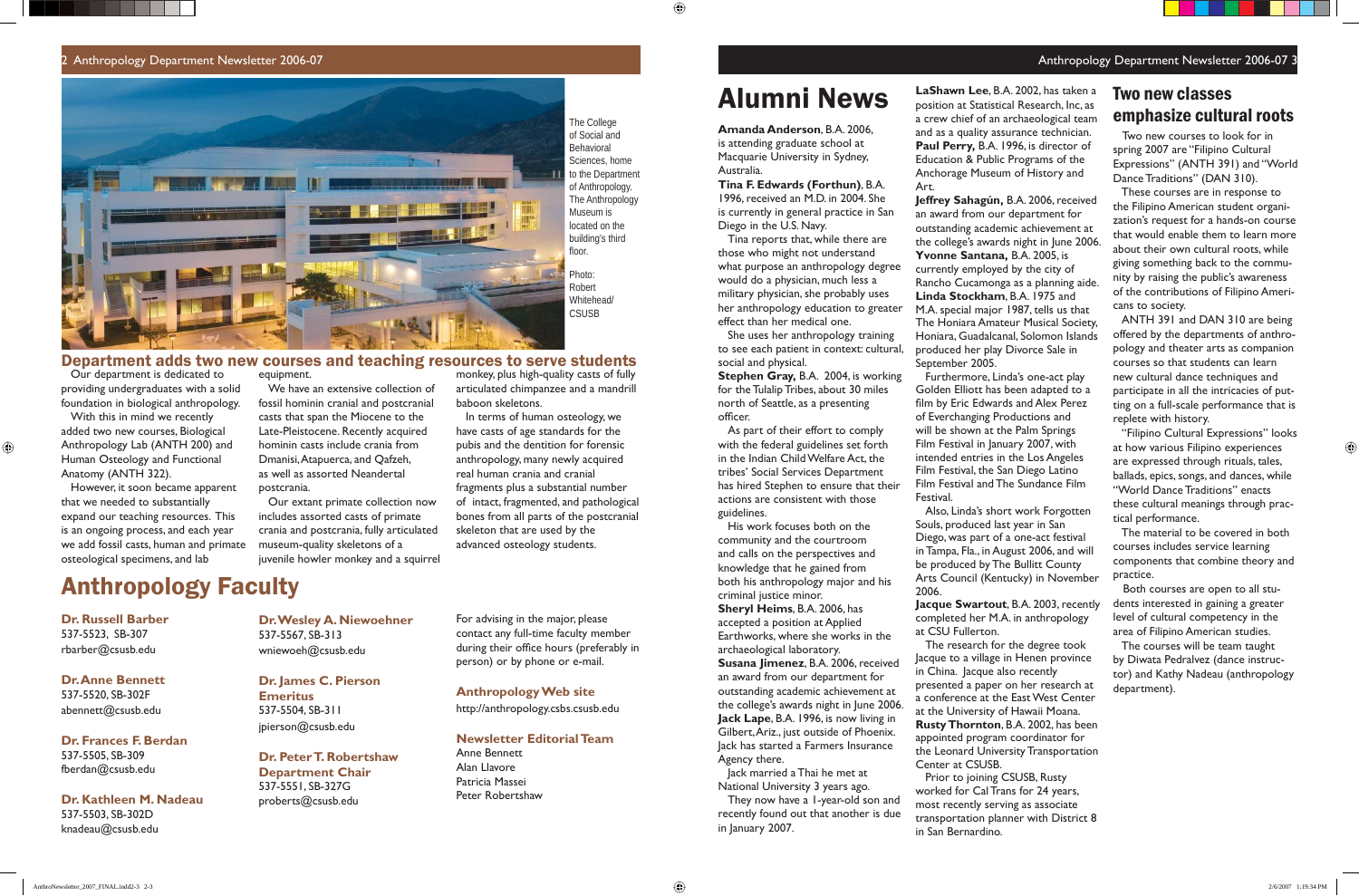4 Anthropology Department Newsletter 2006-07 Anthropology Department Newsletter 2006-07 5



Students and faculty relax at ALPACA's Halloween potluck lunch. Get-togethers such as the Halloween lunch, exploring ethnic restaurants and camping trips help keep the fun in anthropology.

t was a busy year for ALPACA<br>during 2005-2006 as all officers<br>were graduating seniors and most<br>the loval members attending events t was a busy year for ALPACA during 2005-2006 as all officers of the loyal members attending events were busy juniors securing internships and scholarships for their upcoming senior year.

### Best advice for the 2006-2007 club members: 'Have all the fun you can have!'

Despite the craziness, however, there was fun to be had by all.

 $\bigoplus$ 

Monthly ethnic dining nights out took place and we always tried to please the whole crowd.

We went for traditional Yucatan Mexican food at Casa Maya in Mentone, treasures from the Far East at Sayaka in Colton, spicy delights at the Thai House in Redlands, interesting and to some very unfamiliar treats at Inland Kabob in the University Village near the campus, and my personal favorite, the Tibetan/Nepalese place in Pasadena after the Primate Ecology and Evolution class took a trip to the Los Angeles Zoo.

jokes around the campfire became the memories that went home with us.

Fun was had by all, and a group of regulars attended most events.

Also last year, an ALPACA T-shirt design contest was held.

After only one entry, by Bill Duncan, we decided to go with the design of an old T-shirt in honor of the university's 40th anniversary, save

## Student News ALPACA highlights of 2005-2006

for the addition of a Margaret Mead quote displayed below the piece of California rock art adorning the back

of the shirt.

The quote reads: "Always

remember you are absolutely unique,

just like everyone else."

The shirts are still available for

The ALPACANs of 2006-2007<br>have big plans for the upcomi<br>year. We are pursuing official have big plans for the upcoming year. We are pursuing official status as an on-campus organization and senior student William Duncan has been very busy writing a club constitution as well as creating the club's new Web site: http://mysite. verizon.net/alpaca.csusb.

purchase at \$11 each.

Our annual spring camping trip, coordinated by Tonia Boughamer, almost went off without a hitch. Although it was Memorial Day weekend, it did not feel like summer in

Sequoia National Forest.

High winds and cold temperatures

drove us off the shores of Lake Isabella, our original destination, and into the forest above where temperatures dropped even further. Luckily, we had just enough wood to keep us warm, and telling stories and

ALPACA's officers this year include Gary Jones as president, Terri Terry as vice president, Lorrie Gassmeyer as treasurer and Nathaniel Lussier as secretary. We also encourage our fellow ALPACANs to become chairpersons of committees. Celia Marshall has performed admirably as chairperson of the Halloween potluck committee, Leanne

⊕

We spent Sunday wandering around the Trail of One Hundred Giants feeling rather small and taking in the beauty, and later that day getting Treasurer Ted Goff's truck (not a fourwheel drive we found out) stuck in the sand.

We are planning a number of field trips this year. Indeed, we have already taken a Metrolink ride to Olvera Street in Los Angeles to observe the Dia de los Muertos celebrations and we are planning a return trip to LA to witness Chinese New Year in Chinatown.

Despite having to set up camp to take it down and search for another camp to set up again, it was a great trip.

My advice to this year's ALPACANs is to have all the fun you can have, because that is what anthropology is all about!

#### **Laura Chatterton**

ALPACA Co-President, 2005-2006

## Student News Incoming ALPACANs look forward to new year



Members of ALPACA on an outing to Olvera Street in Los Angeles. The ALPACANs of 2006-2007 have big plans for the upcoming year, including obtaining official status as a campus organization and developing a new Web site: http://mysite.verizon.net/alpaca.csusb.

### ALPACA more visible and accessible

In order to be more accessible to our fellow students, we now hold two meetings per month on campus.

One meeting is held on the MWF schedule and the second on the TTH schedule. Hopefully this will enable students on campus only certain days of the week to attend at least one monthly meeting.

Membership is free and open to all interested students, whether you are an anthropology major, minor, or are

still undeclared.

We are using a variety of creative tactics to promote the club and department (raffles, promotional pencils advertising the club and left in

classrooms). labels.

One of our efforts involved providing Halloween candy in all anthropology classrooms with the department Web site printed on

Clauson and Allison Kruegger have agreed to chair our raffle efforts, Consuelo Sanchez chairs our brown bag lunches and Elizabeth Scott-Jones chairs our fundraising efforts.

We are also lining up guest speakers for brown bag lunch meetings, including Dr. Frannie Berdan who discussed the Dia de los Muertos festival prior to our October trip. In addition to meetings and field trips, we are continuing our tradition of evening social events at least once a month.

Part of our function is to act as a clearinghouse of information for regional anthropological events that might be of interest to our fellow students, and to facilitate attendance for those interested.

Several students, for example, recently attended the Rock Art Symposium in San Diego and the Society for California Archaeology meeting in Ventura.

ALPACA 2006-2007 hopes to be a valuable asset to its members by providing a welcoming atmosphere where we can exchange ideas, offer opportunities to hook into anthropological resources regionally and, most importantly, have a really good time.

#### **Gary Jones** ALPACA President 2006-2007

⊕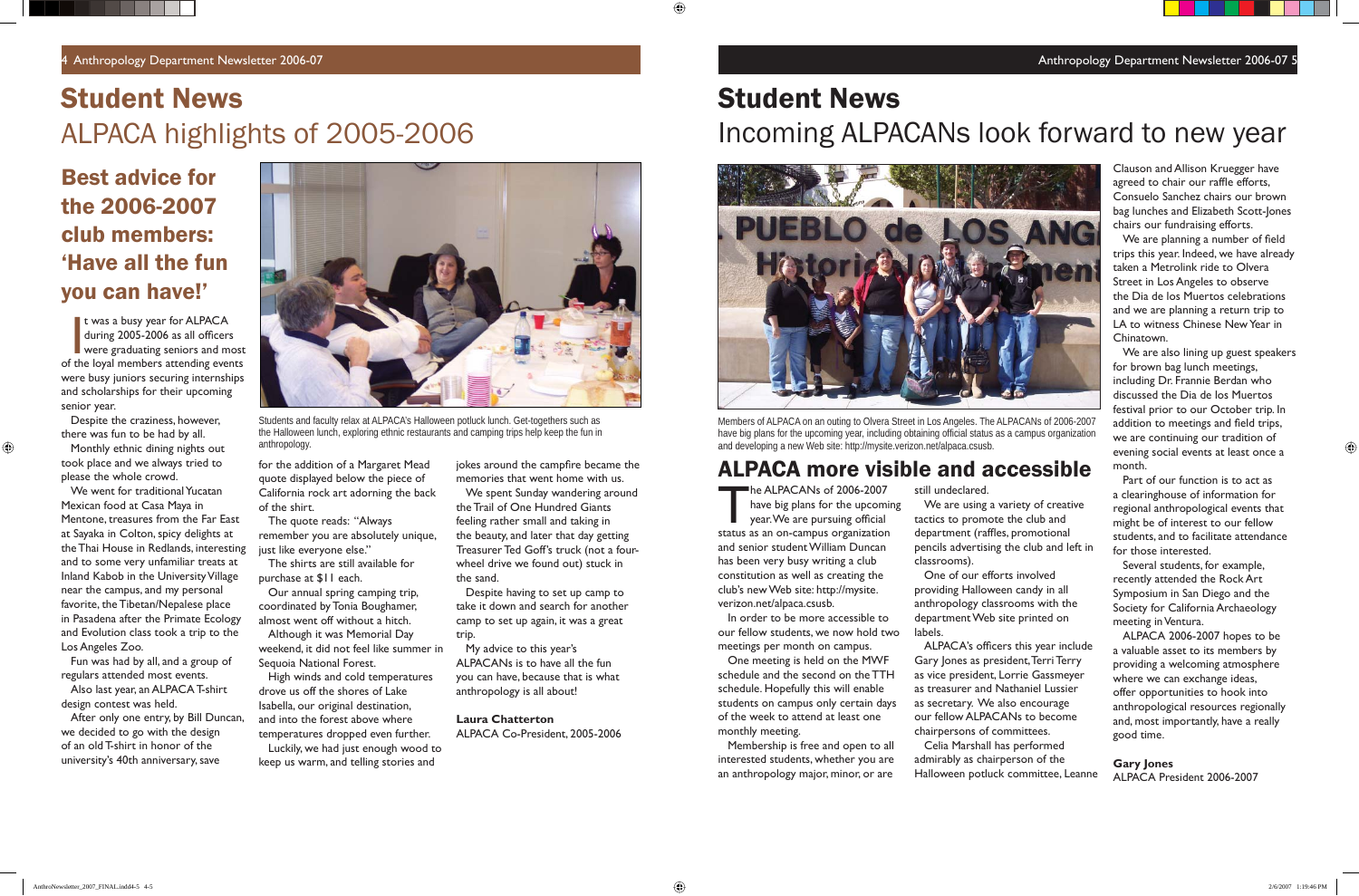### Student News **Faculty News**





#### 6 Anthropology Department Newsletter 2006-07 Anthropology Department Newsletter 2006-07 7

**Left:** Anthropology student award winners and faculty at the College Awards' night, June 2006. Back row, l to r: Susana P. Jimenez, Jeffrey D. Sahagún, Dr. Pete Robertshaw; front row: Laura Chatterton, Dr. Frannie Berdan, Eric N. Chaffin. **Top:** Anthropology major Bill Duncan receives a College of Social and Behavioral Sciences' scholarship from Dean John Conley.

**Eric Chaffin was recognized** for outstanding service to our department at the college's awards night in June 2006.

 $\bigoplus$ 

### Anthropology students earn scholarships and top honors in 2005-2006

**Laura Chatterton** is currently working as a GIS intern for the city of Redlands Municipal Utilities Department.

Laura was also recognized for outstanding service to our department at the college's awards night in June 2006.

Students interested in applying for a McNair Scholarship for 2007-2008 should visit the Graduate Studies Office to obtain more information.

**Bill Duncan** was awarded a prestigious College of Social and Behavioral Sciences' scholarship in June 2006.

Bill followed in the footsteps of graduating senior Jeff Sahagún, who received a scholarship the previous year.

Bill was also selected as a McNair Scholar and as a Sally Casanova Pre-Doctoral Scholar for the 2006-2007 academic year.

The CSU-wide Casanova scholarship program provides students with funds to attend professional meetings in their disciplines, to visit doctoral granting institutions, and to participate in a summer research internship program at a doctoral granting institution.

**Keiko Matsumoto** was awarded a highly competitive scholarship by

the Asian Faculty, Staff, and Student Association.

**Consuelo Sanchez** was awarded a McNair Scholarship for 2006-2007.

The McNair Program prepares qualified students to pursue graduate studies by providing them with opportunities to engage in research and work with a faculty mentor.

**Rusty Thornton,** B.A. anthropology track A 2002, is working on his M.A. in visual anthropology and performance studies here at CSUSB.

**Russell** 



 $\bigoplus$ 

**Barber** Students in my courses may have noticed that my syllabi, handouts and longer written pieces are looking

quite a lot better these days.

In preparation for an exhibit guide

and a full-length catalogue to be published in conjunction with the next two exhibits in The Anthropology Museum, I have been voraciously reading the literature on typography, letterforms, book design, and graphic arts, and my students have become the guinea pigs on which I practice.

from the anthropology department, I hired two native speakers of Arabic (CSUSB students) as research/translation assistants who are working with me on fine-tuning transcriptions of my original audiotaped field research data.

Nothing is safe these days, even menus for home meals on Friday nights and memos to my colleagues – they all provide me with practice.

While typography is an exciting new direction for me, the new exhibit opening at the museum this winter demands that much of my out-ofclassroom activity be focused on planning that exhibit and turning the plans into reality.

The several collections donated during the last year also provide an ongoing source of tasks to be completed.

Despite all this museum activity, I have found time for a few other projects. I completed a major revision of Analogical Archaeology, a book-length manuscript that I have written and have been using as a text in ANTH 319 (Experimental Archaeology and Ethnoarchaeology); I expect that I will be sending that manuscript off to publishers after one more trial run in that course.

I also have become inspired by a book by Alan Bartram that I was reading recently. It analyzes the lettering

styles on British gravestones from the seventeenth to twentieth centuries through the art historic approach, and I realized that a similar analysis could be done in New England and that a more sophisticated approach based on social science theory could be incorporated.

And, what better way to combine my new-found interest and training in letterforms with my longstanding interest and training in deathways and cemetery studies?

This is a new project, but I have begun pulling my ideas together and hope to find the time soon to write a grant application for funds to support this project.

Beyond the academic, Sharon and I are enjoying fall in the mountains of Running Springs. We have been saddened, however, by the death of my mother at the beginning of the quarter and mourning will be another of our many activities in the coming year.



#### **Anne Bennett**

In the spring 2006 quarter, I taught a new course, "Women In Middle East Society," that is being further developed

during the 2006-2007 year through the support of a CSUSB Collaboration Through Team Teaching grant. With the support of this grant a new course, "Muslim Women in Society and Media" (ANTH 590/COMM 587/WSTD 390, co-taught with Dr. Ahlam Muhtaseb from the Department of Communication Studies) will be offered in spring 2007. A long-term goal of this project includes developing a curriculum plan for the course that would allow a single professor to teach both aspects (society and media) of the course in the future which would allow for a permanent cross-listing in both anthropology and communication studies. Beginning in mid-2006, with support

This is part of a project I am working on regarding the use of reported speech in Druze reincarnation stories (the Druze are an Islamic sect residing predominantly in Syria and Lebanon).

I presented a paper at the inaugural CSUSB Ethnic Studies Roundtable (May 23, 2006) on "The Representation of Arabs and Arab-Americans in Cinema."

Last, but not least, I took leave in fall 2006 quarter to welcome the arrival of my son, Charles Josef.

#### **Frannie Berdan**

I received an external grant from the Foundation for the Advancement of Mesoamerican Studies, Inc. (FAM-SI) for continuing



⊕

my research into ancient Aztec adhesives (there seems to be no end to this project!). Check out the article on the Laboratory for Ancient Materials Analysis (LAMA) in this newsletter for more details.

I also received a mini-grant from the university which I used last spring to work on a project examining the material dimensions of Aztec ritual activity.

The Aztecs used a great deal of "stuff" in their almost-constant rituals, and I am exploring the extent of economic investment in their complex ceremonial life.

In addition, I also published an article on "The Role of Provincial Elites in the Aztec Empire" in an edited book, *Intermediate Elites in Pre-Columbian States and Empire*, and I have the lead article ("Continuity and Change in Aztec Culture: From Imperial Lords to

Continued on page 8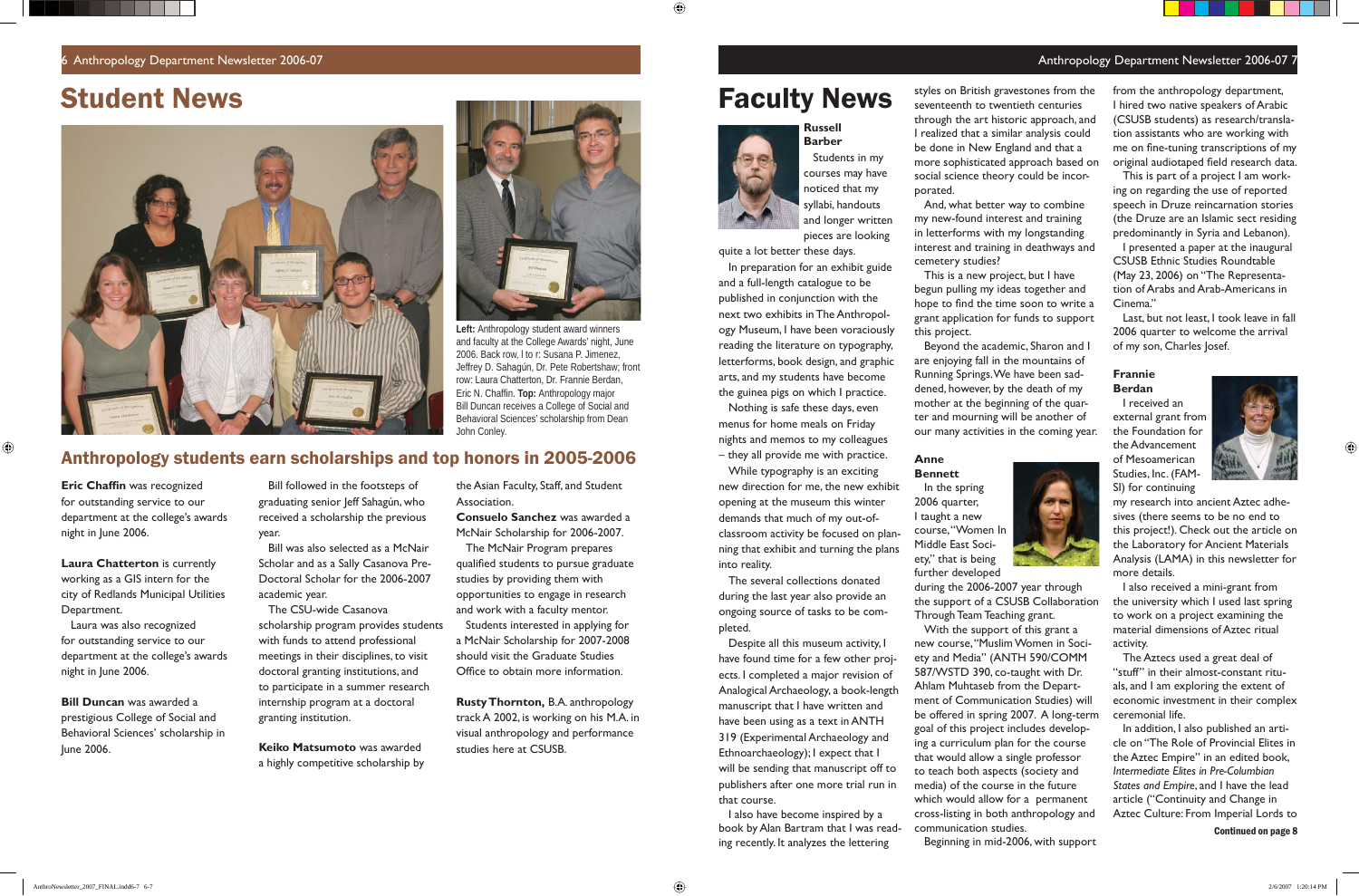## Faculty News school year so that I can complete my lectually (but not **Faculty News**

#### 8 Anthropology Department Newsletter 2006-07 Anthropology Department Newsletter 2006-07 9

Royal Subjects") in the volume *Globalization and Change in Fifteen Cultures*.

I have also completed an article for the *Oxford Encyclopedia of Women in World History*.

I have been invited to participate on a panel of experts for the British Web site Mexicolore, devoted to furthering Aztec studies, especially among school children.

In October I appeared as an interviewed expert in the nationally aired TV program, "Engineering an Empire: Aztecs" on the History Channel.

My work on the Aztecs was featured this fall (2006) in a TV interview ("In the Public Interest") where I explained the ins and outs of Aztec hieroglyphic writing.

I worked with several populations including the snowbirds, health care professionals on both sides of the border, community members in both countries and insurance providers during my field research.

#### **Jennifer Miller-Thayer**

 $\bigoplus$ 

My current research is focused on cross-border health care access. I look at who is crossing the border either from the United States to Mexico, or from Mexico into the United States, to access health care.

My research questions focus on who is crossing the border, what types of medical care they are accessing when they do, who is providing the health care, and the economic, sociocultural and political factors that influences these choices.

I also examine the individual and institutional levels that are involved in this practice. For example, the patients, health providers in both countries, insurance companies, Food and Drug Administration, American Medical Association, drug manufacturers and the media.

I am now revising this paper to include a discussion of its linkages with the war in Iraq for publication in the journal Migrant Letters.

I hope to have my dissertation draft completed by the end of this

#### Continued from page 7

<u>a shekara</u>

school year so that I can complete my doctoral degree shortly thereafter. I presented some of my research at the American Anthropology Association meetings in November 2006 in San Jose.

*(Jennifer Miller-Thayer is a part-time lecturer in the anthropology department who teaches several anthropology courses every year.)* 

#### **Kathy Nadeau**



CSUSB's Asian Faculty, Staff, and Student Association's Asian Round Table event, an exciting annual event that is open to all.

I revised my paper for presentation at the Society for Applied Anthropology meeting held in Vancouver in April 2006. My paper highlighted the inequitable conditions under which many migrants labor in the Middle East.

officially retired but still get to teach one third of the time.

Early last year, a Filipino playwright, Francis Tanglao-Aguas, invited me to write a companion essay "ASWANGS/ viscera sucker of Philippine folklore and mythology" to accompany his play, "When the Purple Settles," which will soon be published in the Philippines.

A longer version of my essay, "Gender and Vampires: Aswangs in Southeast Asia," appeared in *Quilted Sightings: A Women and Gender Studies Reader*, published by Miriam College's Women and Gender Institute, Quezon City, Philippines in 2006.

> We also spent time in Dunblane, Stirling, Edinburgh and St. Andrews, all of which are filled with historic **Continued on page 9** and archaeological sites. I ate haggis

#### **Wes Niewoehner**

My teaching philosophy is based on two simple goals: First, I want the students that go through my classes to feel that they were challenged intel-

lectually (but not that they were intellectually challenged).

Second, I want them to be confident that they will be more than just

adequately prepared in osteology and evolutionary anatomy and theory if they decide to go on to graduate school.

My research is broadly concerned with integrating behavioral inferences derived from skeletal biology and functional anatomy with evidence from the archaeological record to better understand the Late Pleistocene transition from premodern to modern humans.

I use two complimentary research methods: (1) Three-dimensional geometric morphometrics of joint shapes, and (2) computer simulations of hand functional anatomy.

The morphometric approach is used to quantify differences in Neandertal, Upper Paleolithic and recent human hand joint shapes.

Afterwards I received several letters from interested readers, but, alas, nobody sent me a check to pay for more fieldwork.

I argue in my most recent publication, *Neanderthal Hands in Their Proper Perspective*, that some of the shape differences that I have quantified are the product of functional adaptations to upperlimb related behavioral shifts in tool manufacture and use documented in the archaeological record of the European Middle-to-Upper Paleolithic transition.

One of the most interesting results documented in this publication is that Early Upper Paleolithic hands are distinct from Late Upper Paleolithic hands in some respects of their functional anatomy, yet they are similar to Neandertals in other aspects.

Understanding the behavioral implications of this discovery has become the focus of my current research.

### **Jim**

 $\bigoplus$ 



I taught only in the winter (two courses) and spring quarters (one course) and got used to telling people that I was FERPing without feeling the need to excuse myself. I had the opportunity to evaluate several manuscripts for journals and just completed a book review for the Anthropology Newsletter.

For the most part, I continued to work on very long-term research and writing projects dealing with my fieldwork in Australia and the ethnographic contents of selected mystery novels. (The latter, of course, requires me to read lots of mystery novels.)

One of the highlights of the past year was the trip Grace and I took to Scotland in July.

We stayed most of the time in Oban, on the west coast, and visited some of the Inner Hebrides as well as several beautiful coastal villages. There are lots of potential ethnographic and linguistic projects throughout these areas.

Oban has a population of about 8,500 people; shops close early but they include two nice bookstores in which I was able to do some valuable and expensive research.

A major whisky distillery, pubs, and lots of fish and chips shops are among the other important features of the area.

Continued from page 8

several times and suffered no short or long term effects; there were, however, some short term effects (all quite pleasant) when we tried the local custom of adding whisky to our morning porridge.

I also took a few trips within the U.S. during the past year. I spent a bit of time last fall in New Braunfels, Texas, in the area of the state settled



by Germans.

We went to the 45 year reunion of my high school graduating class in Bayfield, Colo., this past August. I also attended the American Popular Culture conference in Atlanta in April and presented a paper on mystery novels set in Scotland. (I'm hoping that this makes the Scotland trip deductible for income tax purposes.) We played the roles of tourists in the Atlanta area for several days and got to see a museum exhibit of the African American quilts from Gee's Bend, Ala., that are on a current set of U.S. postage stamps.

I have appreciated the messages from former students since my retirement and hope to keep in touch with all of you.

## **Peter**

**Robertshaw** Some of my research garnered quite a lot of attention in the last year.

Together with

David Taylor, a geography professor at Trinity College in Dublin, Ireland, and Julius Lejju, who teaches at a university in Uganda, I published a paper in early 2006 in the *Journal of Archaeological Science* on the topic of "Africa's earliest bananas?"

This paper reported our discovery of phytoliths, which are microscopic silica bodies, in this case identifiable as having come from bananas, in a sediment core we collected in Uganda. Since the sediments containing the banana remains were more than 5,000 years old, our discovery represents by



far the oldest bananas in Africa.

I followed up our serious academic publication with a more popular article in the magazine *Archaeology*.

This was spotted by the archaeology correspondent for The Times newspaper of London, so our work made it into the international press.

Other than the bananas, my research has plodded along in a more mundane fashion. I, along with several colleagues, had a paper on chemical analyses of glass beads from Madagascar published in the *Journal of African Archaeology..*

Almost all of these beads, which date to the last 1,000 years, were brought to Madagascar across the Indian Ocean from India.

 At the moment I am writing another paper on beads, this time from a medieval Islamic site in Morocco. Unfortunately I haven't yet managed to find an excuse to visit either the Moroccan or the Madagascan sites.

### French fry

#### Continued from back cover

potatoes outside Paris; by conspicuously guarding the field during the day but leaving it unattended at night, he encouraged Parisians to steal potatoes, which they did with great energy, ultimately achieving Parmentier's goal of popularizing this tuber.

 Second, deep frying. Though the history of this technique is complicated, the bottom line is that only two regions of the world used deep frying prior to the last couple of centuries: West Africa and the American Southwest.

 West Africans began deep frying in palm oil at least by the third century A.D., an uninterrupted tradition that

Continued on page 10

⊕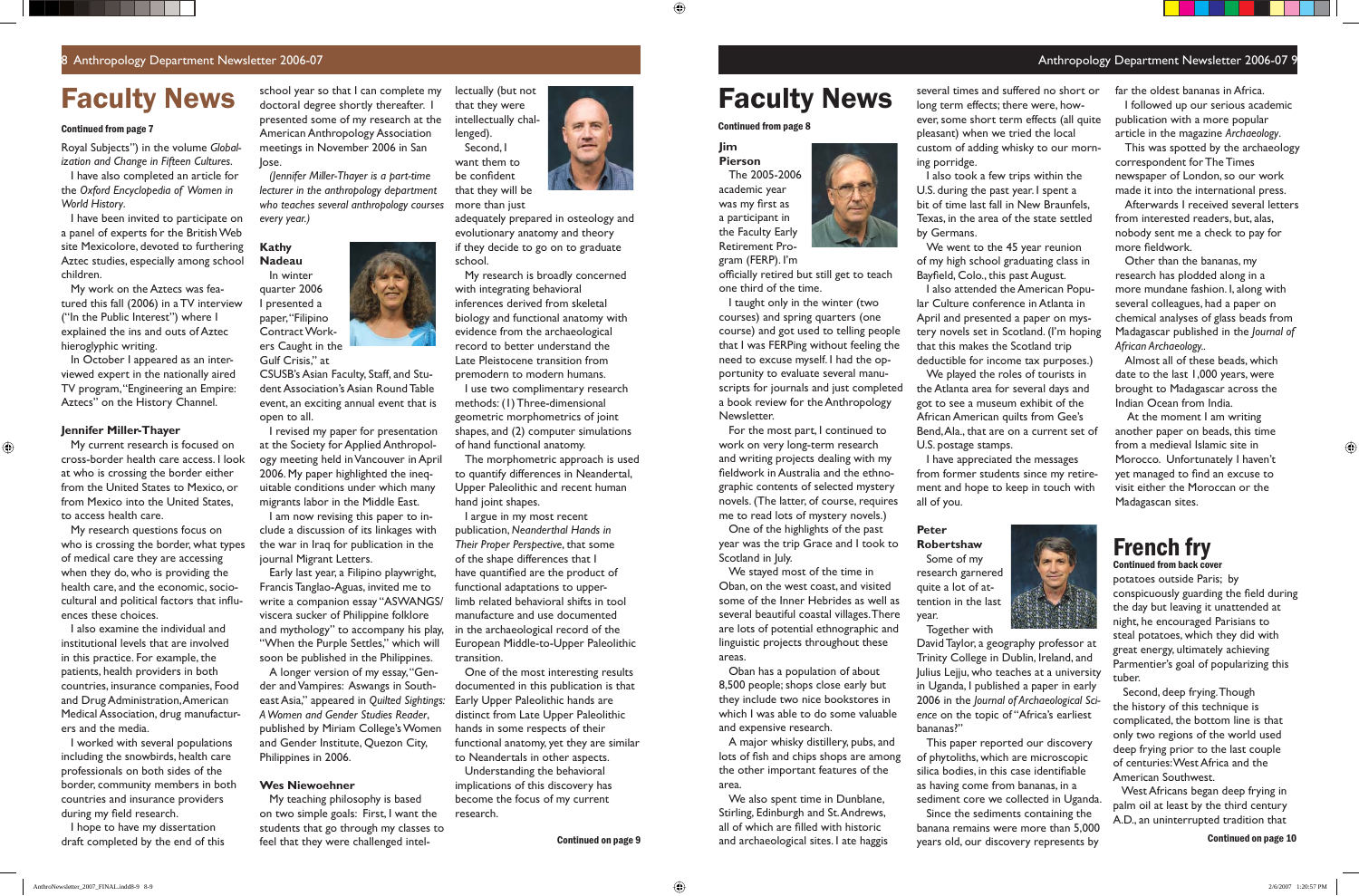#### 10 Anthropology Department Newsletter 2006-07 Anthropology Department Newsletter 2006-07 1

#### LAMA Continued from page 1

<u> Birlin Maria Birlin </u>

also analyzed some objects fashioned from rubber. Beeswax was used on the feather disk, and we suspect that the sample may have been taken from a repaired area of the artifact. We are requesting another sample to be sure (as an aside, these samples are about the size of 2-3 grains of salt).

Interestingly, we have found quite a bit of charcoal used to form the basis for decorative areas around the mouth and eyes of the Teotihuacan funerary figure. Among some native California groups, charcoal was used to increase the hardness of some adhesives, and we may be seeing something similar here. These are indeed all new discoveries!

The laboratory is currently analyzing tiny samples from feather mosaics housed in museums in Madrid and Mexico City, and equally miniscule samples from two classic Mayan funerary masks.

Some of the laboratory's work focuses on recreating ancient technologies, especially the production of Mesoamerican adhesives according to ancient recipes. Students (now former students) Jeff Sahagún, Becky Jacobsson, and Jeremy Coltman continue to work on these sticky projects in the laboratory.

workshops (for example, figuring out the number of plants needed to make a shield). Our preliminary experiments with different orchid species suggest that an average of about 80 plants would have been required to fix feathers on a typical-sized Aztec shield.

In reconstituting these adhesives from orchids, copal, pine resin and beeswax, we are discovering new things about their properties that would have led the ancient artisans to choose one glue over another, and which would have placed limits on the way artisans may have used these materials.

For instance, some glues are stronger than others. We discovered that an orchid root was stronger even than pine or copal resins, and that when pine and copal resins were mixed together, they were stronger than either pine resin or copal alone.

We continue to measure different glues (and their combinations) relative strengths. Other adhesive properties that we evaluate are transparency, color, resilience, and workability.

> "Handwriting" will be the first exhibit at the Anthropology Museum that has an accompanying publication: an exhibit guide designed to enhance the visitor's experience while at the exhibit and to reinforce the message of the exhibit later.

> All of this is being accomplished, of course, with the assistance of Sharon Yellowfly and student volunteers.

We also have been calculating the amount of adhesive material the artisans would have used in their

 These results, however, are very preliminary and only suggestive, and we continue to reproduce these experiments.

This project has caught the interest of the media, and has been featured in articles in the Washington Post (Dec. 29, 2003) and other major newspapers nationwide. A further article on this research appeared in *National Geographic Magazine* in July 2004 (Geografica), titled "The Aztec's Home Brew Glue: Scholar reveals ancient artisans' sticky solution."

> With the opening of "Handwriting," we especially will need student volunteers who spend time on campus as docents to walk and talk groups through this new exhibit.

A rather colorful presentation on LAMA's activities has been assembled by Jeff Sahagún and Frannie Berdan, and can be seen in the display case by the elevators on the third floor of the Social and Behavioral Sciences Building.

### Alumni: We'd love to hear from you! The members of the Anthropology

Among our generous donors was the Archaeological Survey Foundation, which again provided funds for scholarships for our students to participate in the archaeological field

We expect to give out more scholarships to our students in the future and not just for the archaeological field school.

To address this challenge, the exhibit will incorporate a Blackfoot winter count painted on a bison hide expressly for this exhibit, a recreation of Ogham writing carved onto a roughhewn post, a touch panel comparing paper to papyrus to parchment, a recreated Chinese scholar's writing table, and a scale diorama of a scene from eleventh-century Cairo illustrating the political use of script.

In addition, the large curved wall will be used in an innovative and hopefully exciting way ... you will simply have to visit the exhibit to see how.

In the meantime, a variety of other tasks are being carried out at the museum. Several collections were acquired as donations in the summer and fall of 2005; all the paper work associated with their donation has been completed, they have been appraised, and museum cataloguing is ongoing.

One of these collections, the Stuart Ellins Collection of Contemporary Native American Art, will be the subject of the exhibit to follow "Handwriting," an exhibit that we plan to accompany with a book-length, glossy

#### Museum Continued from page 1

 $\bigoplus$ 

The production of this catalogue

catalogue for sale to the public. is a major undertaking, and planning, fundraising, writing and photography of the collection for illustrations all are underway.

 The alternative explanation is that the European re-invention of deep frying coincidentally occurred at precisely the time when Europeans were having their first sustained contact

Rusty Thornton (B.A., 2001) and Sharon Yellowfly (B.A., 1997) are assisting with the photography and fundraising respectively.

 The museum currently is working out the details concerning another collection whose owner has expressed an interest in donating, this one focusing on Nepal.

 As the holdings of the museum grow, so will our need to expand our currently-small storage space. We are investigating possibilities on campus and are pleased that we have the support of the college's dean and associate dean in our search.

 On any campus, and on ours in particular, unused space with suitable

climate control and security is at a premium.

 Interested in participating in any of these activities? The museum always welcomes volunteers to assist in mounting of new exhibits, as well as for other tasks.

 Most museum tasks, however, are open to volunteers with any connection to the anthropology department, including students, certificate earners, alumni, former staff – if you are reading this newsletter, you probably have that connection.

 We always appreciate having volunteers with training or experience, but we're like the U.S. Army: We provide on-the-job training that looks great on a vita.

⊕

Department express their gratitude to those who have made donations in cash or kind to the department during the last year. We appreciate and use every penny.

school.

Thanks to generous donations by a couple of members of our own faculty, we have established an anthropology student scholarship fund. In addition, we will be awarding a scholarship this year for the first time in honor of the memory of the mother of one of our alumni, Jeff Sahagún.

We hope that some of you will consider adding your donations to

### Anthropology Department seeks your support

 Please send us your news – job changes, personal milestones, events, travels, etc – for inclusion in the next newsletter.

 Simply email Dr. Robertshaw (proberts@csusb.edu) or Patricia Massei (pmassei@csusb.edu) to let us know what is happening in your life.

the general anthropology scholarship fund or designating a larger gift in your name or in someone else's honor.

<u>in Tim</u>

Apart from scholarships, we also need funds to support the exhibitions and activities of the Anthropology Museum.

If you would like to make a donation to the department, either contact Dr. Pete Robertshaw by e-mail at proberts@csusb.edu or by phone at (909) 537-5551), or simply send us a check, letting us know if you have a preference for where we put your donation to use.

Or you can donate on-line by clicking on the "Give to CSUSB" button on the university's home page (*www.csusb.edu*), but please make sure to specify your gift is for Anthropology.

For additional information on how to establish a named scholarship fund in the college, please contact Director of Development Stephanie White at (909) 537-7363.

continues through today.

 In the American Southwest, cottonseed oil was extracted from the seeds of cotton introduced to the Hohokam from further south about 200 B.C.

 This apparently was used for deep frying in prehistoric times, but the practice had died out by the time Spanish conquerors reached the region in the 1602.

 We are left then with only a single ancient source for deep frying as a technique: West Africa.

 Clear examples of deep frying in European cuisine are somewhere between rare and absent before about 1500. (This statement is made more complicated by the apparent

mistranslation of Apicius's ancient cookbook [circa A.D. 10], whose "fritters" more likely were simmered in stock than deep fried in oil.)

 The African slave trade began in earnest in 1440, and African slaves were well established in European households by 1500, often serving as cooks and other domestic servants.

 As is to be expected, historical records are mute on the subject, but it seems perfectly reasonable that the technique of deep frying entered European consciousness and kitchens from African slaves.

with West Africans, a conceivable – though unlikely – possibility.

 The advent of industrial processes for extracting other vegetable oils in the late 18th and early 19th centuries would only have made deep frying easier and more acceptable to the European palate.

 So, a Peruvian tuber was carried from its homeland to Spain, from whence it spread to France and other parts of Europe.

 At about the same time, the technique of deep frying was carried from West Africa to Europe by slaves.

 Finally, the two were wedded in Revolutionary France, and the french fry – a true hybrid worthy of the name "fusion food" – was born of the union.

### French fry Continued from page 9

 $\bigoplus$